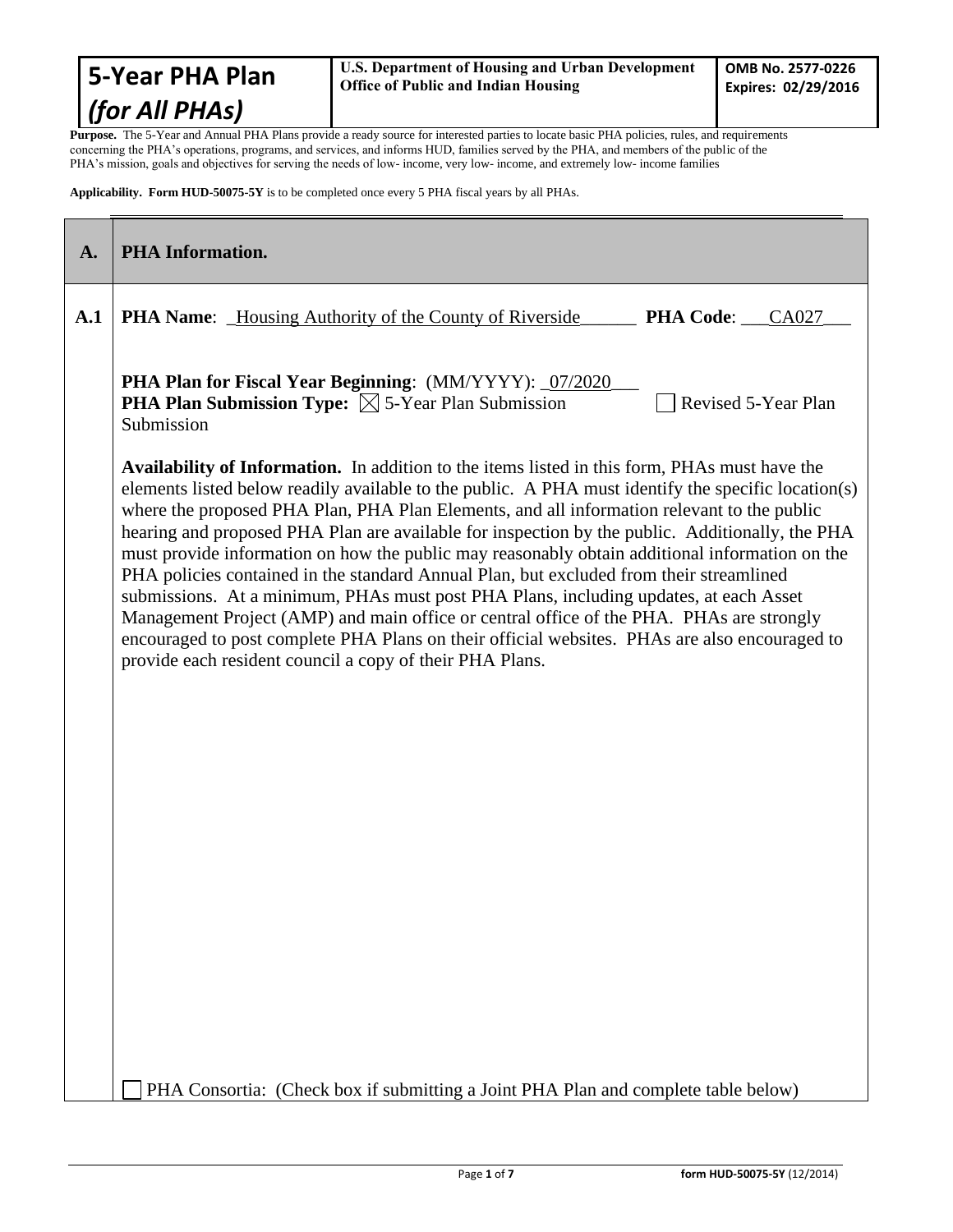|           | Participating<br><b>PHAs</b>                                                                                                                                                                                                                                                                                                                                 | <b>PHA</b><br>Program $(s)$ in the | Program(s) not in                                               | No. of Units in Each<br>Program |    |            |
|-----------|--------------------------------------------------------------------------------------------------------------------------------------------------------------------------------------------------------------------------------------------------------------------------------------------------------------------------------------------------------------|------------------------------------|-----------------------------------------------------------------|---------------------------------|----|------------|
|           |                                                                                                                                                                                                                                                                                                                                                              | Code                               | Consortia                                                       | the Consortia                   | PH | <b>HCV</b> |
|           | Lead PHA:                                                                                                                                                                                                                                                                                                                                                    |                                    |                                                                 |                                 |    |            |
|           |                                                                                                                                                                                                                                                                                                                                                              |                                    |                                                                 |                                 |    |            |
|           |                                                                                                                                                                                                                                                                                                                                                              |                                    |                                                                 |                                 |    |            |
|           |                                                                                                                                                                                                                                                                                                                                                              |                                    |                                                                 |                                 |    |            |
|           |                                                                                                                                                                                                                                                                                                                                                              |                                    |                                                                 |                                 |    |            |
|           |                                                                                                                                                                                                                                                                                                                                                              |                                    |                                                                 |                                 |    |            |
|           |                                                                                                                                                                                                                                                                                                                                                              |                                    |                                                                 |                                 |    |            |
|           |                                                                                                                                                                                                                                                                                                                                                              |                                    |                                                                 |                                 |    |            |
|           |                                                                                                                                                                                                                                                                                                                                                              |                                    |                                                                 |                                 |    |            |
|           |                                                                                                                                                                                                                                                                                                                                                              |                                    |                                                                 |                                 |    |            |
|           |                                                                                                                                                                                                                                                                                                                                                              |                                    |                                                                 |                                 |    |            |
|           |                                                                                                                                                                                                                                                                                                                                                              |                                    |                                                                 |                                 |    |            |
|           |                                                                                                                                                                                                                                                                                                                                                              |                                    |                                                                 |                                 |    |            |
|           |                                                                                                                                                                                                                                                                                                                                                              |                                    |                                                                 |                                 |    |            |
|           |                                                                                                                                                                                                                                                                                                                                                              |                                    |                                                                 |                                 |    |            |
|           |                                                                                                                                                                                                                                                                                                                                                              |                                    |                                                                 |                                 |    |            |
| <b>B.</b> |                                                                                                                                                                                                                                                                                                                                                              |                                    | <b>5-Year Plan.</b> Required for all PHAs completing this form. |                                 |    |            |
| B.1       | Mission. State the PHA's mission for serving the needs of low- income, very low- income, and<br>extremely low- income families in the PHA's jurisdiction for the next five years.                                                                                                                                                                            |                                    |                                                                 |                                 |    |            |
|           | The mission of the Housing Authority is to transform and promote healthy, thriving communities,<br>re-ignite hope and restore human dignity through the creation and preservation of high quality and<br>innovative housing and community development programs which enhance the quality of life and<br>revitalize neighborhoods to foster self-sufficiency. |                                    |                                                                 |                                 |    |            |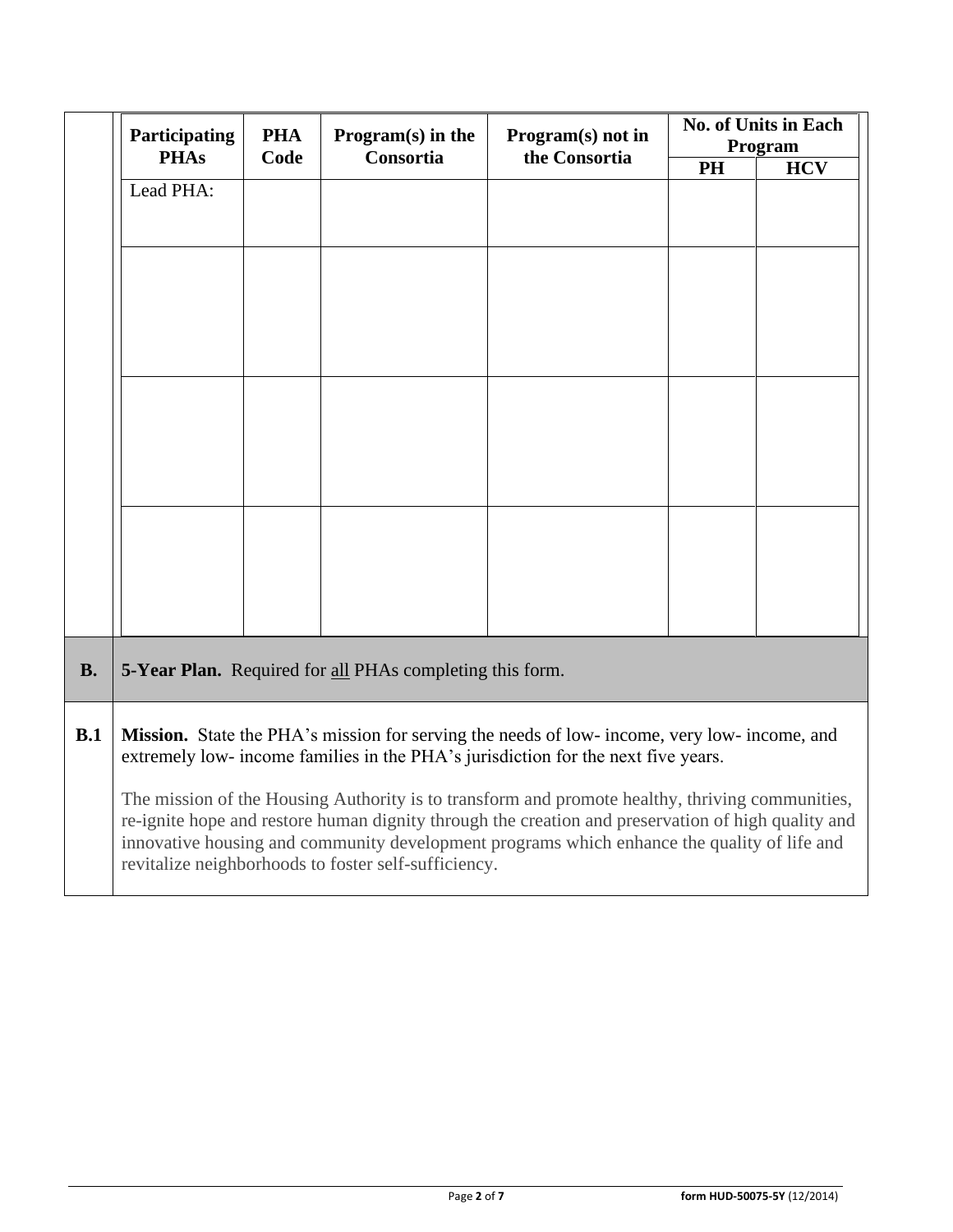**B.2 Goals and Objectives.** Identify the PHA's quantifiable goals and objectives that will enable the PHA to serve the needs of low- income, very low- income, and extremely low- income families for the next five years.

## **PHA Goal**: **Expand the supply of assisted housing.**

Objective: Increase housing choices for families and individuals.

- $\triangleright$  Apply for additional vouchers
- $\triangleright$  Leverage private or other public funds
- ➢ Acquire, construct, or rehabilitate housing units and developments to expand affordable housing opportunities and promote homeownership for low-income households

## **PHA Goal: Improve the quality of assisted housing.**

Objective: Maintain safe, decent, sanitary units and improve quality of life for residents living in assisted housing.

- ➢ Obtain and maintain High Performer status for HCV voucher management (SEMAP Score)
- ➢ Provide excellent customer service
- ➢ Annually inspect units to meet Housing Quality Standards with the option to bi-annually inspect units that regularly pass inspection.
- ➢ Allocate project-based vouchers for qualified housing projects

#### **PHA Goal: Increase assisted housing choices.**

Objective: Encourage resident choice in rental selection

- ➢ Conduct outreach efforts to potential landlords
- ➢ Expand self-sufficiency programs for participant households
- ➢ Allocate project-based vouchers for qualified housing projects

#### **PHA Goal: Promote self-sufficiency within assisted housing programs**

Objective: Promote economic independence for families and individuals.

- ➢ Connect working-able and work-ready households to employment opportunities
- ➢ Provide or attract supportive services to improve assisted members' employability
- $\triangleright$  Expand self-sufficiency programs for residents in the assisted housing programs
- ➢ Partner with local workforce development centers to positively further self-sufficiency within assisted housing households.

#### **PHA Goal: Ensure equal opportunity and affirmatively further fair housing.**

Objective: Promote equal housing opportunities.

- ➢ Facilitate affirmative measures to ensure access to assisted housing regardless of race, color, religion, national origin, sex, familial status, and disability
- $\triangleright$  Carry out affirmative measures to provide a suitable living environment for families living in assisted housing, regardless of race, color, religion, national origin, sex, familial status, and disability
- $\triangleright$  Promote equal housing opportunities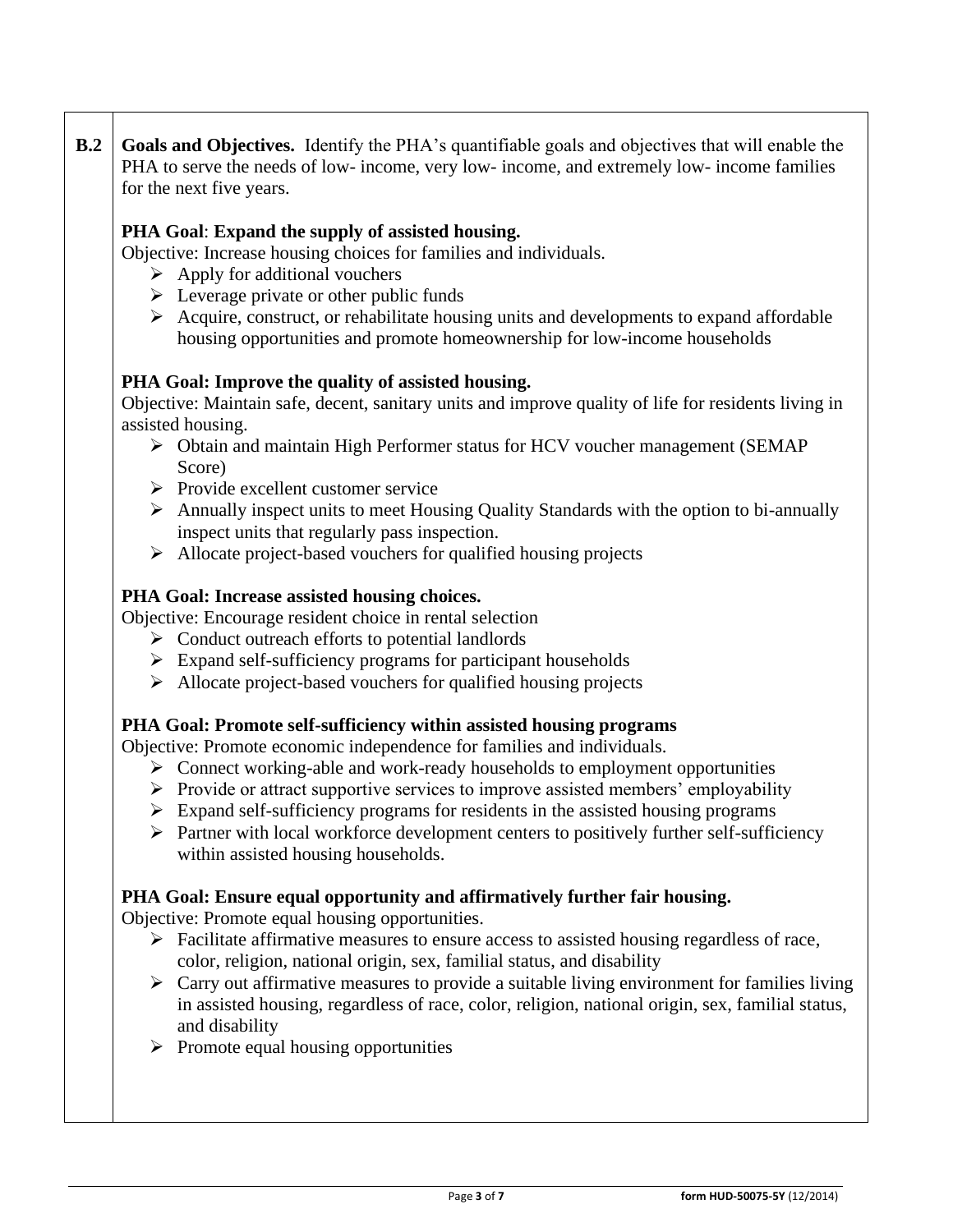| B.3 | <b>Progress Report.</b> Include a report on the progress the PHA has made in meeting the goals and<br>objectives described in the previous 5-Year Plan.                                                                                                                                                                                                                                                                                                                                                                                                                                                                                                                                                                                                                                                                                                                                                                                                                                                                                                                                                                                                                                                                                                                                                                                                                                                                                                                                                                                                                                                                                                                              |  |  |  |  |  |
|-----|--------------------------------------------------------------------------------------------------------------------------------------------------------------------------------------------------------------------------------------------------------------------------------------------------------------------------------------------------------------------------------------------------------------------------------------------------------------------------------------------------------------------------------------------------------------------------------------------------------------------------------------------------------------------------------------------------------------------------------------------------------------------------------------------------------------------------------------------------------------------------------------------------------------------------------------------------------------------------------------------------------------------------------------------------------------------------------------------------------------------------------------------------------------------------------------------------------------------------------------------------------------------------------------------------------------------------------------------------------------------------------------------------------------------------------------------------------------------------------------------------------------------------------------------------------------------------------------------------------------------------------------------------------------------------------------|--|--|--|--|--|
|     | HACR continues to make progress in meeting the mission and goals described in the previous 5-<br>Year Plan. Toward this end, the Agency made a concerted effort to increase the availability of<br>decent, safe, and affordable housing by expanding the supply of assisted housing; improving the<br>quality of assisted housing; and increasing assisted housing choices. Significant achievements<br>during the five year plan period include: Expanding the Project Based Voucher Program. This<br>effort started with the conversion of 464 of Public Housing units to Project Based Voucher units<br>through the Rental Assistance Demonstration Program. The HACR also received an additional<br>370 VASH Vouchers of which 152 were utilized as VASH Project Based Vouchers for new<br>construction to house homeless veterans referred by the VA Loma Linda. The HACR applied for<br>and received 79 new Mainstream 811 vouchers. The HACR continues to receive renewal funding<br>to employ 7 full time FSS Coordinators. There are currently 7 Mortgage Voucher Program<br>participants. The HACR expanded the Security Deposit Assistance program to support housing<br>mobility and assist those new from the waiting list that have as a barrier the lack of funds for a<br>security deposit which otherwise prevents equal access to the HCV program. The HACR provides<br>supportive housing opportunities for chronically homeless individuals and families through<br>various grant funded programs in an effort to support the goals and work of the local Continuum<br>of Care; and maintaining the High Performer status for the Agency's management of the HCV |  |  |  |  |  |
| B.4 | Violence Against Women Act (VAWA) Goals. Provide a statement of the PHA's goals,<br>activities objectives, policies, or programs that will enable the PHA to serve the needs of child and<br>adult victims of domestic violence, dating violence, sexual assault, or stalking.<br>The HACR applies the statutes of the Violence Against Women Act (VAWA) law in order to<br>serve the needs of victims of domestic violence, dating violence, sexual assault and/or stalking by:<br>Protecting victims of criminal domestic violence, dating violence, sexual assault, or<br>➤                                                                                                                                                                                                                                                                                                                                                                                                                                                                                                                                                                                                                                                                                                                                                                                                                                                                                                                                                                                                                                                                                                       |  |  |  |  |  |
|     | stalking (as well as members of the victims' immediate families) from losing their HUD<br>assisted housing as a consequence of abuse of which they were the victim<br>$\triangleright$ Undertaking affirmative measures to make tenants participating in the HCV program<br>aware of VAWA requirements.<br>$\triangleright$ Undertaking affirmative measures to make Owners participating in the HCV program<br>aware of VAWA requirements.                                                                                                                                                                                                                                                                                                                                                                                                                                                                                                                                                                                                                                                                                                                                                                                                                                                                                                                                                                                                                                                                                                                                                                                                                                          |  |  |  |  |  |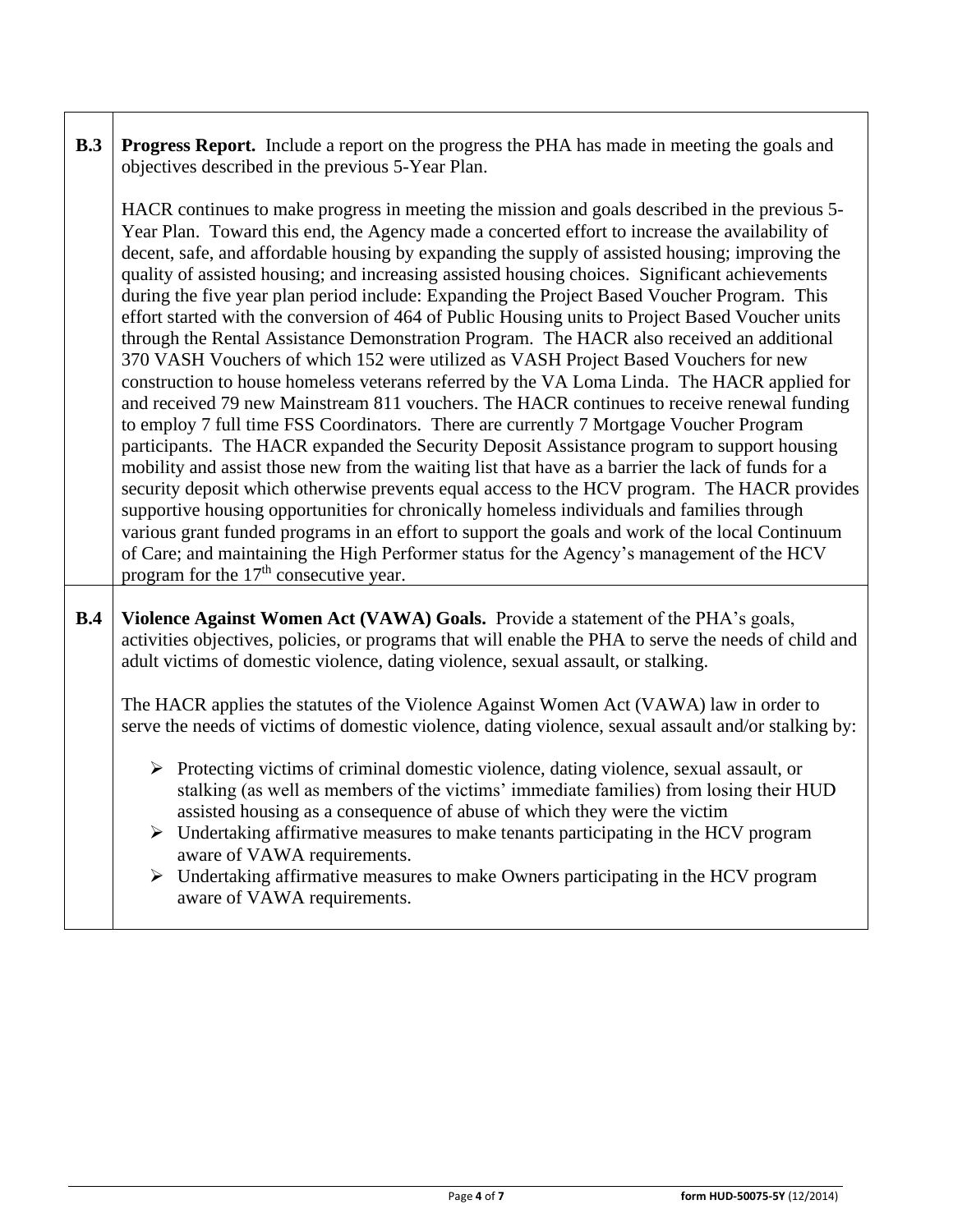| B.5        | Significant Amendment or Modification. Provide a statement on the criteria used for<br>determining a significant amendment or modification to the 5-Year Plan.                                                                                                                                                     |  |  |  |  |
|------------|--------------------------------------------------------------------------------------------------------------------------------------------------------------------------------------------------------------------------------------------------------------------------------------------------------------------|--|--|--|--|
|            | For purposes of the 5-Year Plan, the Agency defines a "substantial deviation/modification" or<br>"significant amendment" as:                                                                                                                                                                                       |  |  |  |  |
|            | 1. Changes to admissions policies, organization of the HCV tenant based and project based<br>waiting lists, or rent determination; and<br>2. Any change with regard to demolition, disposition, homeownership, development, or<br>mixed finance proposal.                                                          |  |  |  |  |
|            | When significant changes are proposed the Agency will adhere to a forty-five day Notice of<br>Public Comment; solicit public comment and feedback; ensure that proposed changes are<br>consistent with the Consolidated Plan, and submit the proposed change to the Board of<br>Commissioners for formal approval. |  |  |  |  |
| <b>B.6</b> | <b>Resident Advisory Board (RAB) Comments.</b>                                                                                                                                                                                                                                                                     |  |  |  |  |
|            | (a) Did the RAB(s) provide comments to the 5-Year PHA Plan?                                                                                                                                                                                                                                                        |  |  |  |  |
|            | N<br>Y<br>$\boxtimes$                                                                                                                                                                                                                                                                                              |  |  |  |  |
|            | (b) If yes, comments must be submitted by the PHA as an attachment to the 5-Year PHA Plan.<br>PHAs must also include a narrative describing their analysis of the RAB recommendations and the<br>decisions made on these recommendations.                                                                          |  |  |  |  |
| B.7        | <b>Certification by State or Local Officials.</b>                                                                                                                                                                                                                                                                  |  |  |  |  |
|            | Form HUD 50077-SL, Certification by State or Local Officials of PHA Plans Consistency with<br>the Consolidated Plan, must be submitted by the PHA as an electronic attachment to the PHA<br>Plan.                                                                                                                  |  |  |  |  |

 $\Gamma$ 

┯

٦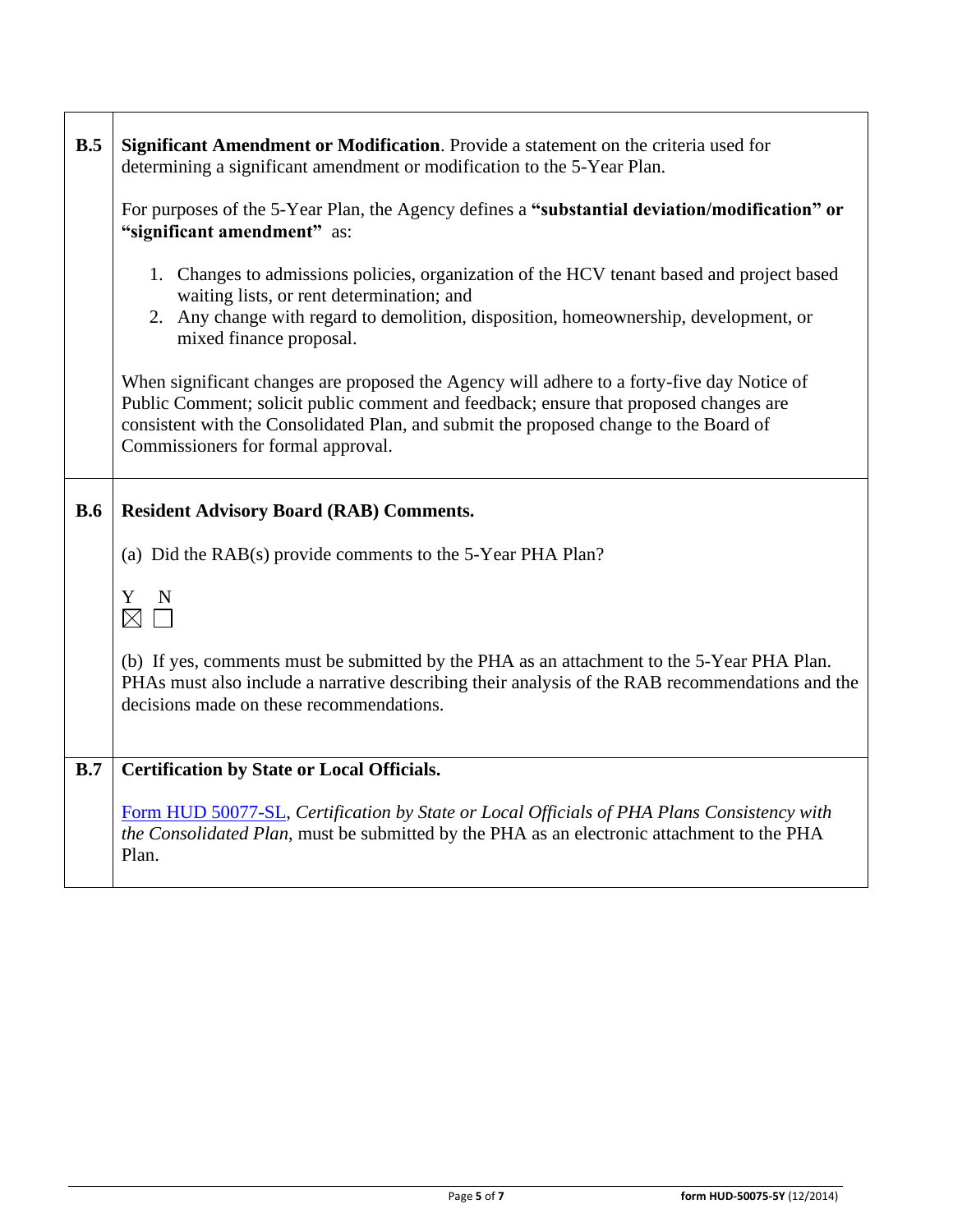## **A. PHA Information** [24 CFR §903.23\(4\)\(e\)](http://ecfr.gpoaccess.gov/cgi/t/text/text-idx?c=ecfr&sid=13734845220744370804c20da2294a03&rgn=div5&view=text&node=24:4.0.3.1.3&idno=24#24:4.0.3.1.3.2.5.14)

**A.1** Include the full **PHA Name**, **PHA Code**, , **PHA Fiscal Year Beginning**  (MM/YYYY), **PHA Plan Submission Type**, and the **Availability of Information**, specific location(s) of all information relevant to the hearing and proposed PHA Plan.

**PHA Consortia**: Check box if submitting a Joint PHA Plan and complete the table.

#### **B. 5-Year Plan.**

- **B.1 Mission.** State the PHA's mission for serving the needs of low- income, very lowincome, and extremely low- income families in the PHA's jurisdiction for the next five years. [\(24 CFR §903.6\(a\)\(1\)\)](http://ecfr.gpoaccess.gov/cgi/t/text/text-idx?c=ecfr&sid=13734845220744370804c20da2294a03&rgn=div5&view=text&node=24:4.0.3.1.3&idno=24#24:4.0.3.1.3.2.5.4)
- **B.2 Goals and Objectives**. Identify the PHA's quantifiable goals and objectives that will enable the PHA to serve the needs of low- income, very low- income, and extremely lowincome families for the next five years.  $(24 \text{ CFR } \S 903.6(b)(1))$  For Qualified PHAs only, if at any time a PHA proposes to take units offline for modernization, then that action requires a significant amendment to the PHA's 5-Year Plan.
- **B.3 Progress Report**. Include a report on the progress the PHA has made in meeting the goals and objectives described in the previous 5-Year Plan.  $(24 \text{ CFR } \text{\textless} 903.6(b)(2))$
- **B.4 Violence Against Women Act (VAWA) Goals.** Provide a statement of the PHA's goals, activities objectives, policies, or programs that will enable the PHA to serve the needs of child and adult victims of domestic violence, dating violence, sexual assault, or stalking. [\(24 CFR §903.6\(a\)\(3\)\)](http://ecfr.gpoaccess.gov/cgi/t/text/text-idx?c=ecfr&sid=13734845220744370804c20da2294a03&rgn=div5&view=text&node=24:4.0.3.1.3&idno=24#24:4.0.3.1.3.2.5.4)

**B.5 Significant Amendment or Modification**. Provide a statement on the criteria used for determining a significant amendment or modification to the 5-Year Plan.

# **B.6 Resident Advisory Board (RAB) comments**.

(a)Did the public or RAB provide comments?

(b) If yes, submit comments as an attachment to the Plan and describe the analysis of the comments and the PHA's decision made on these recommendations. [\(24 CFR](file:///C:/Documents%20and%20Settings/h18613/Local%20Settings/Temporary%20Internet%20Files/Content.Outlook/Application%20Data/Microsoft/24%20CFR%20903.17(a).htm)  [§903.17\(a\),](file:///C:/Documents%20and%20Settings/h18613/Local%20Settings/Temporary%20Internet%20Files/Content.Outlook/Application%20Data/Microsoft/24%20CFR%20903.17(a).htm) [24 CFR §903.19\)](http://ecfr.gpoaccess.gov/cgi/t/text/text-idx?c=ecfr&sid=f41eb312b1425d2a95a2478fde61e11f&rgn=div5&view=text&node=24:4.0.3.1.3&idno=24#24:4.0.3.1.3.2.5.12)

This information collection is authorized by Section 511 of the Quality Housing and Work Responsibility Act, which added a new section 5A to the U.S. Housing Act of 1937, as amended, which introduced the 5-Year PHA Plan. The 5-Year PHA Plan provides the PHA's